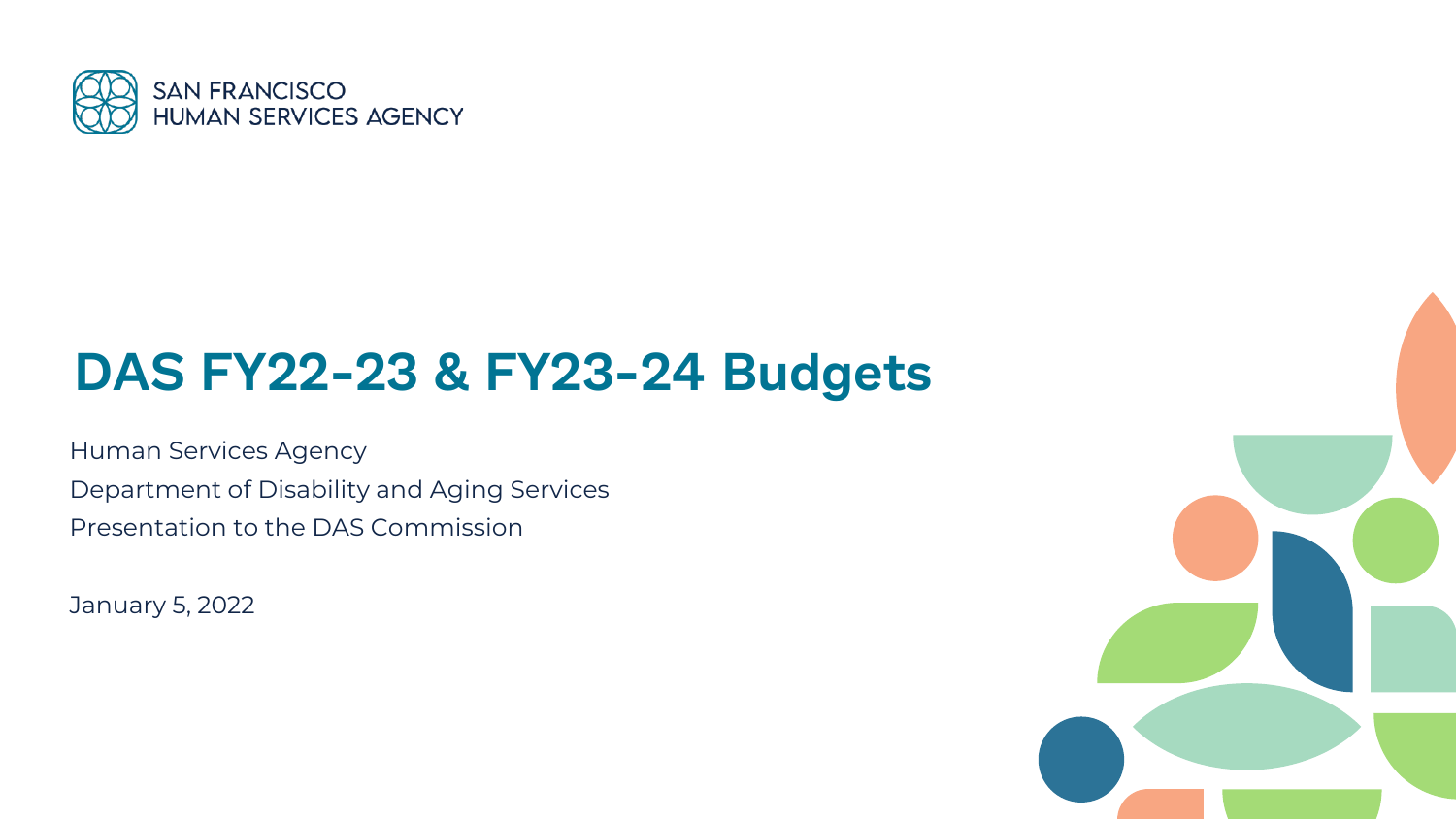### **DAS FY21-22 Original Budget by Program \$455.2M**



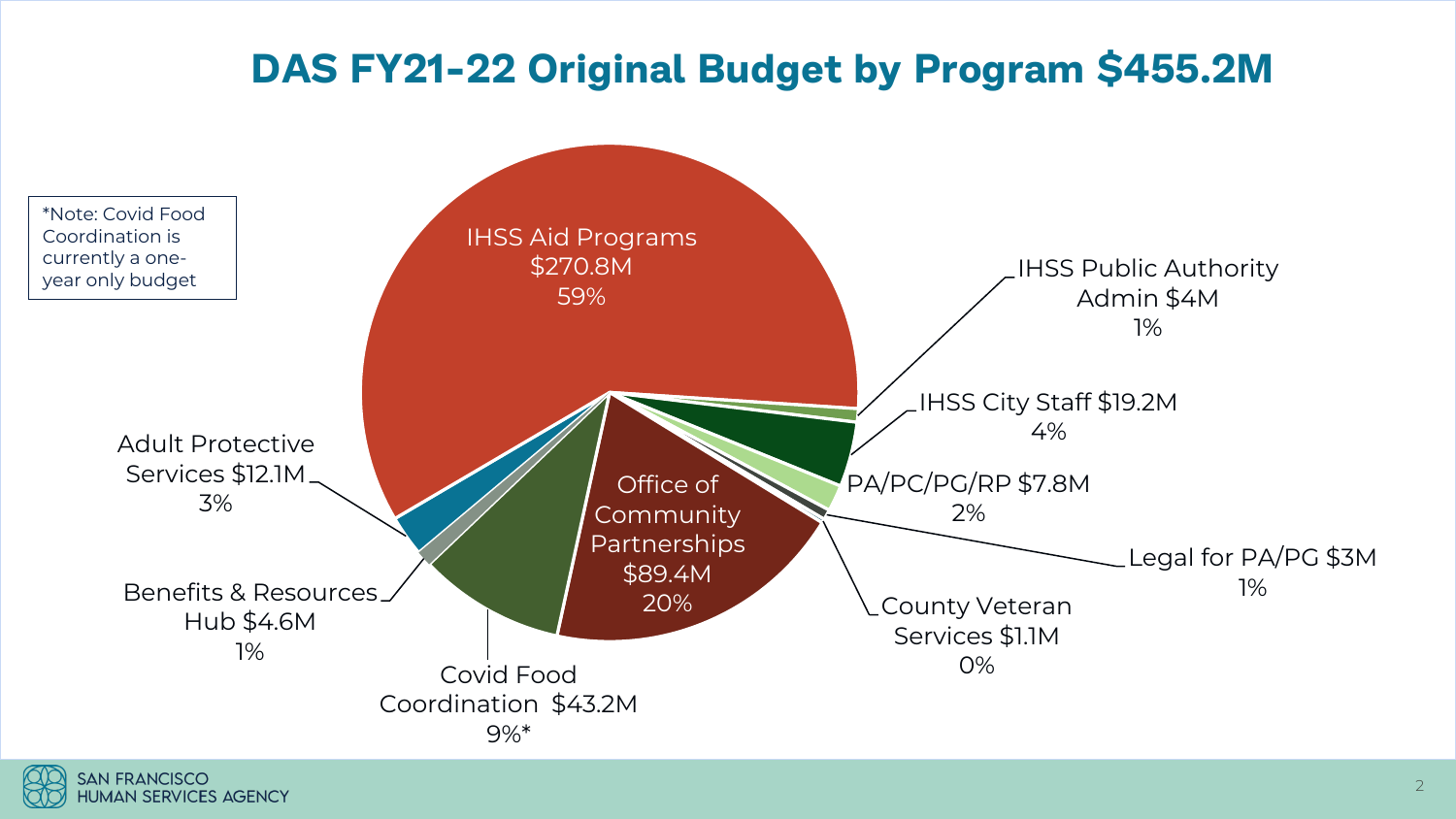### **DAS FY21-22 Original Budget By Sources \$455.2M**



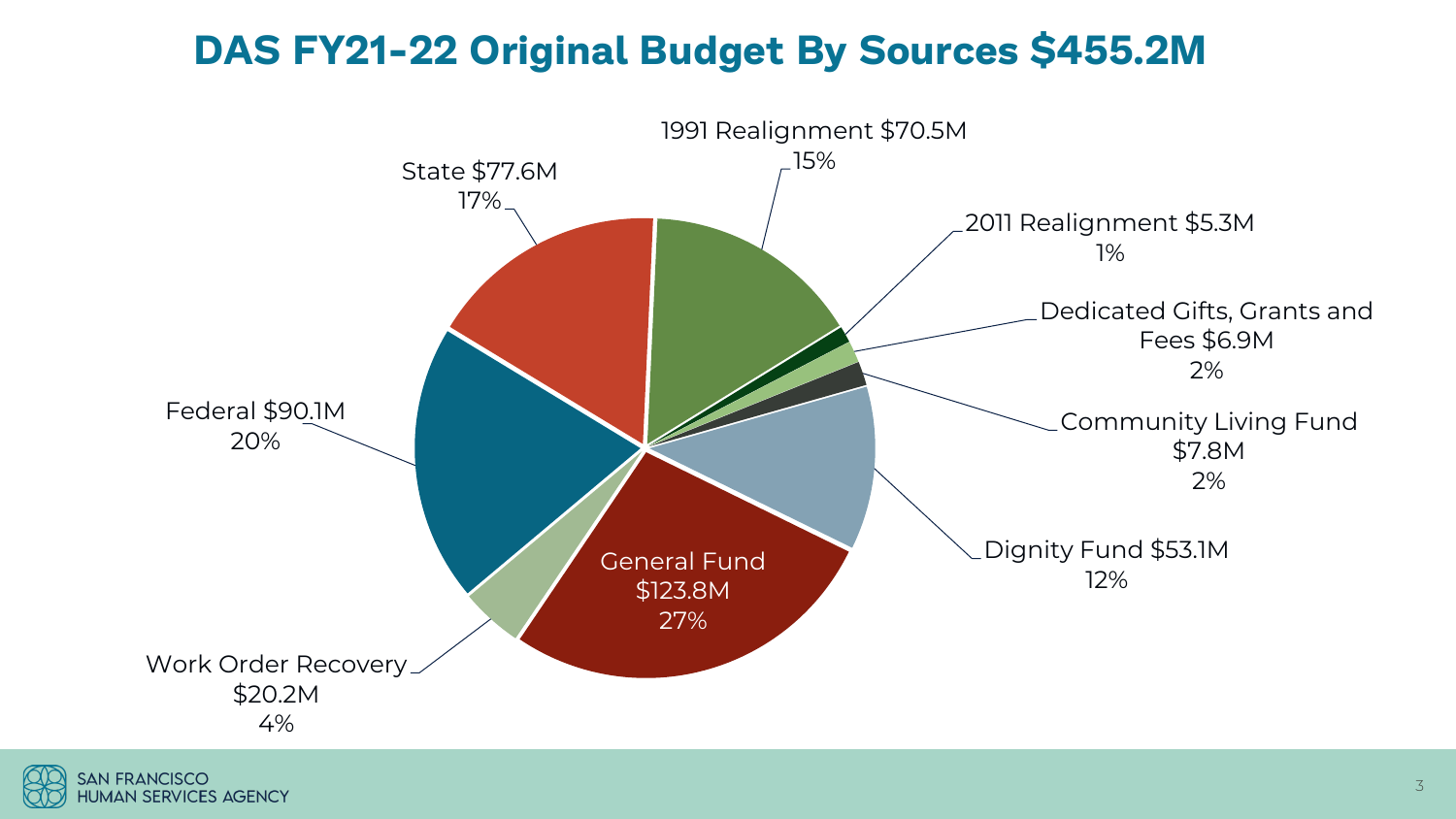### **FY21-22 Original DAS Budget by Category \$455.2M**



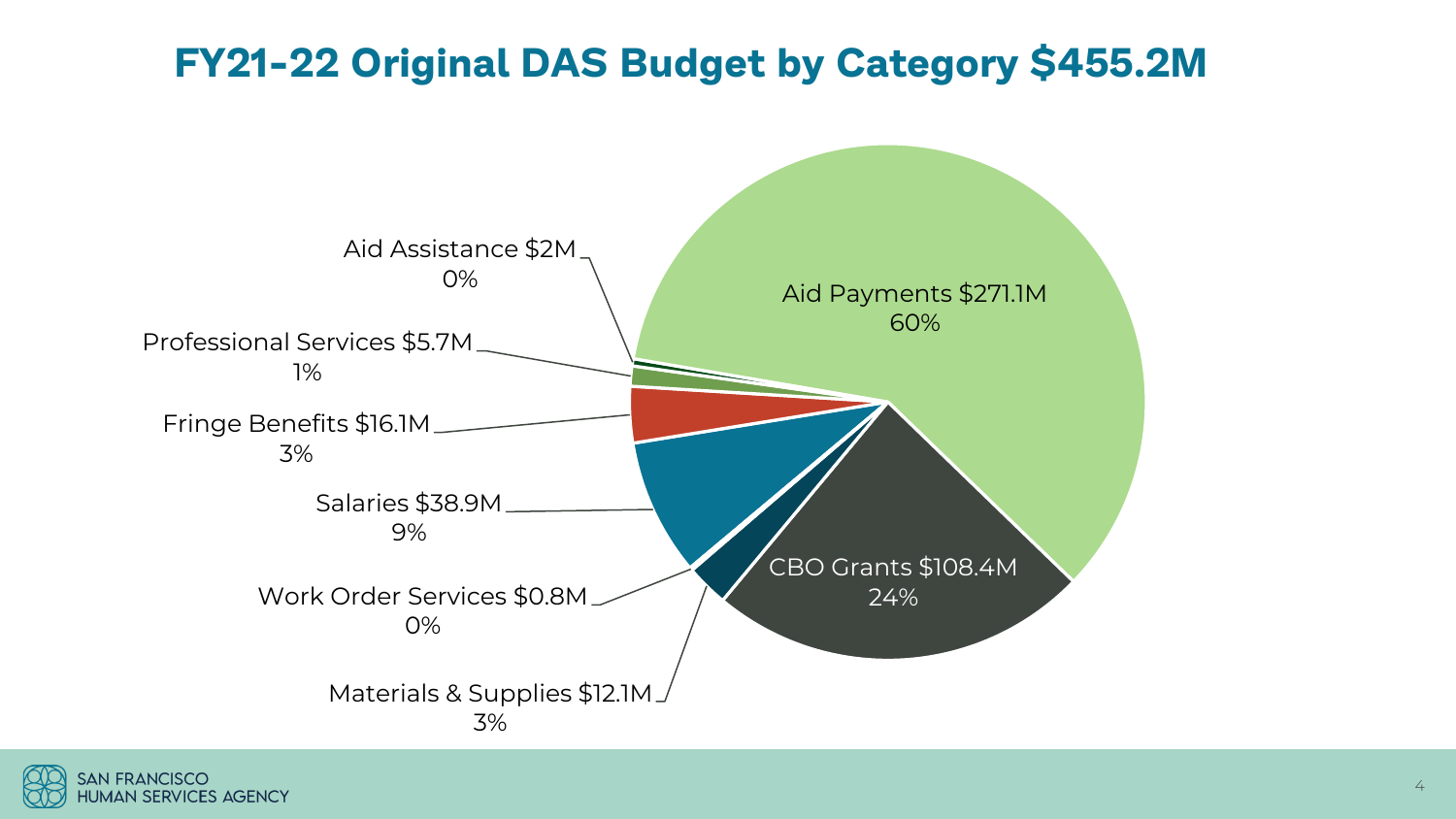# **Mayor's FY22-23 & FY23-24 Budget Projections**

| <b>Citywide Projected Shortfall</b><br>(in Millions)                                                                                                         | <b>FY22-23</b>                               | <b>FY23-24</b>                                 |  |  |
|--------------------------------------------------------------------------------------------------------------------------------------------------------------|----------------------------------------------|------------------------------------------------|--|--|
| <b>Total Revenue Increase</b>                                                                                                                                | 40.1                                         | 323.4                                          |  |  |
| Baselines & Reserves:<br>Salary & Benefits:<br>Citywide Operating Budget Costs*:<br><b>Departmental Costs:</b><br>Total Expenditures - Decrease / (Increase) | (112.9)<br>(57.8)<br>132.9<br>24.0<br>(13.9) | (202.7)<br>(81.7)<br>58.4<br>(15.5)<br>(241.5) |  |  |
| <b>Total Surplus</b>                                                                                                                                         | 26.2                                         | 81.9                                           |  |  |
|                                                                                                                                                              |                                              |                                                |  |  |
| *Citywide Uses include: general operating increases (e.g. minimum wage, utility rates, and debt service)                                                     |                                              |                                                |  |  |

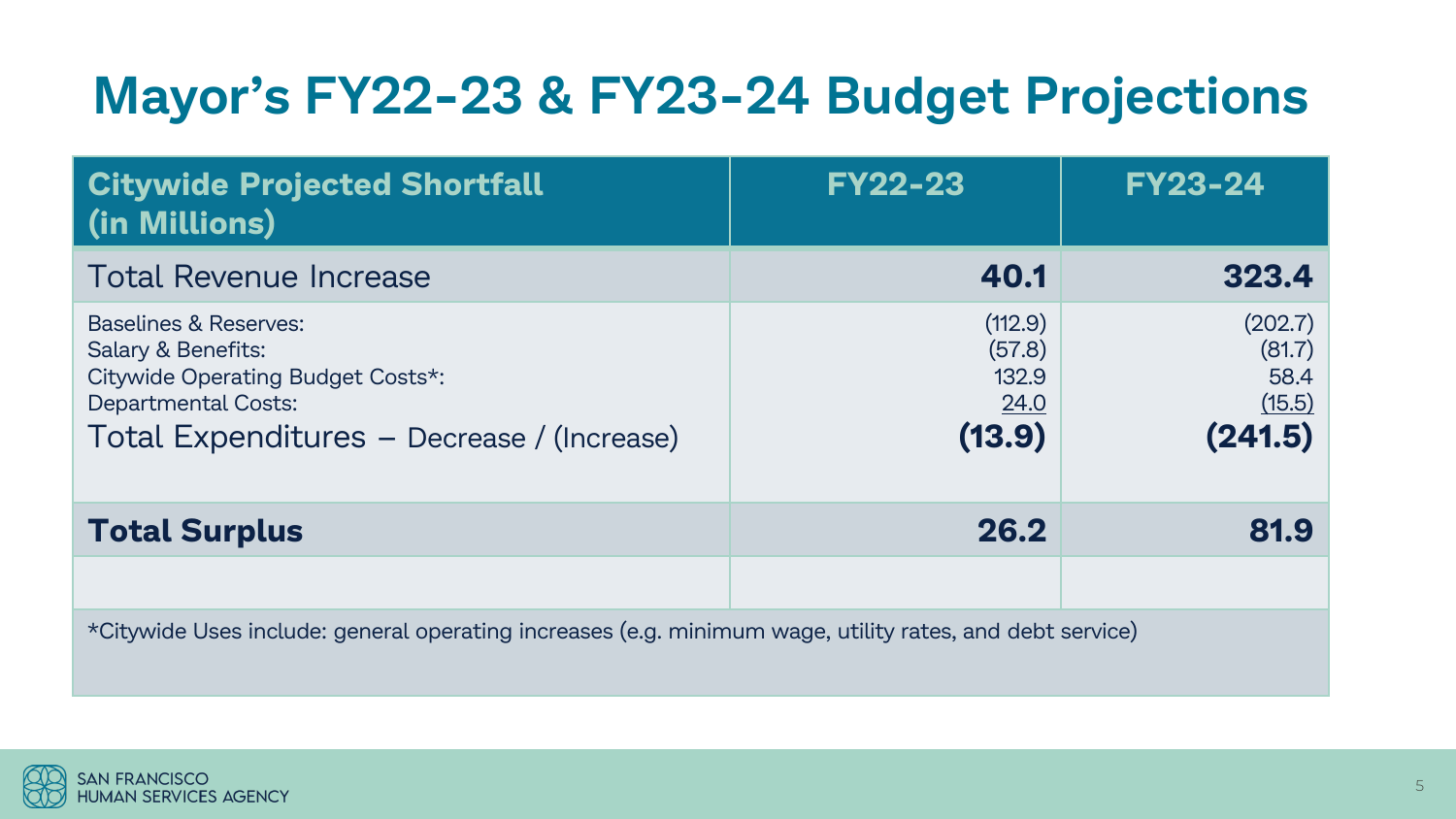# **Mayor's Budget Drivers**

- Strong pension returns reduce payments required in the budget and beyond, reducing the deficit in out-years
- Improved revenue picture
	- Strong property and transfer tax; continued weakness in hotel, sales, and business taxes
	- But new local taxes and State and Federal stimulus/relief measures have improved the picture
- Salary and Benefits assumes CPI-based (3.25% in FY 22-23, 2.83% in FY 23-24) wage increases in future years; non-police and fire unions will be in negotiation this spring
- High-degree of uncertainty remains, but overall picture is positive

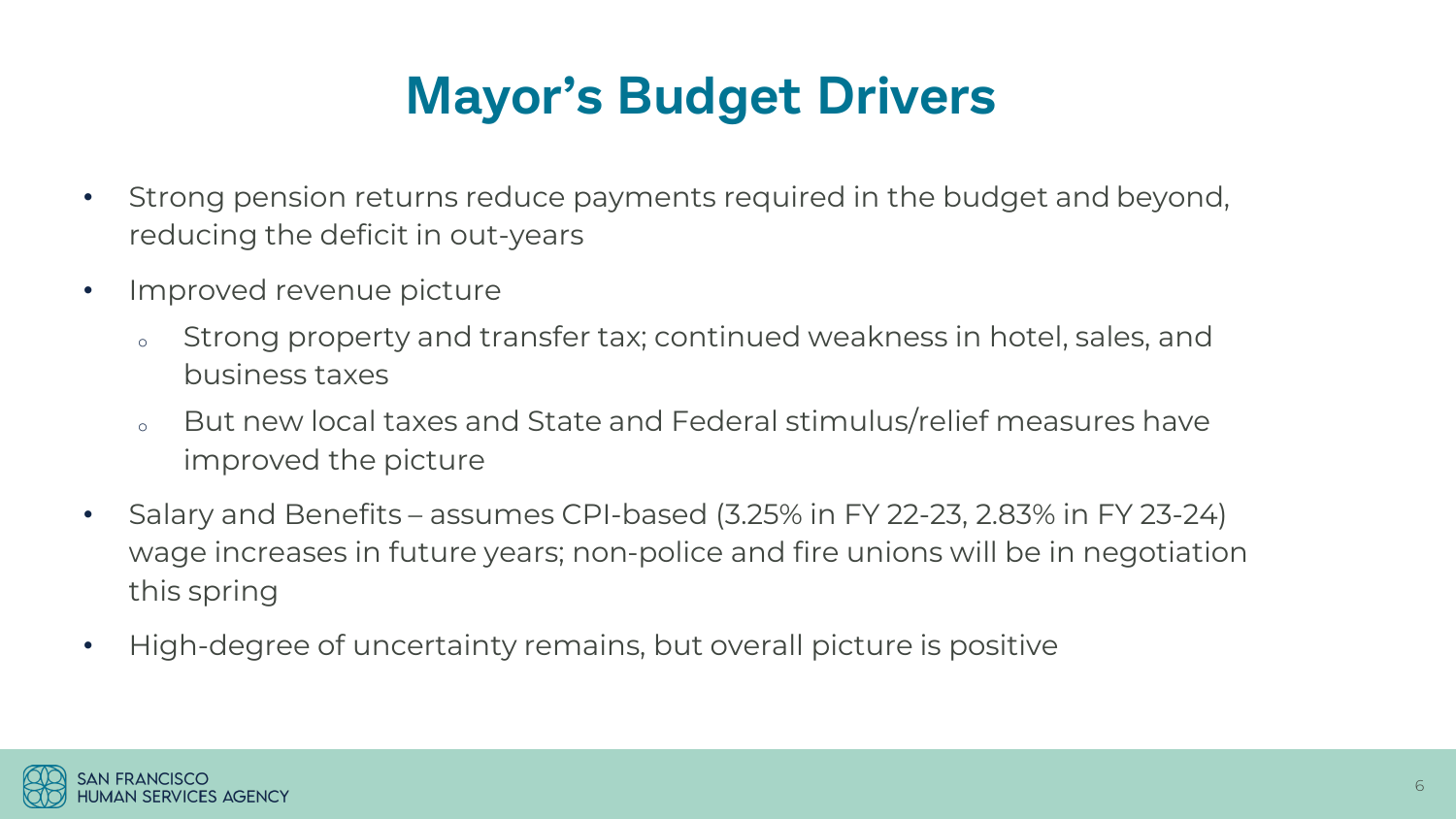## **Mayor's Budget Instructions & HSA Approach**

- There is no General Fund reduction target; departments should submit budgets within their base General Fund
- Budgets should reflect the Mayor's priorities, which include:
	- o Continuing the historic recent investments in homelessness, mental health, and anti-poverty programs
	- o Restoring the vibrancy of the City, including improving public safety and street conditions;
	- o Focusing on economic recovery;
	- o Delivering on accountability and equity in City spending.
- HSA expects some limited opportunities for growth and new investment, given a stronger local, State and Federal budget picture, balanced against less demand than anticipated for some HSA safety net services which leads to revenues declines

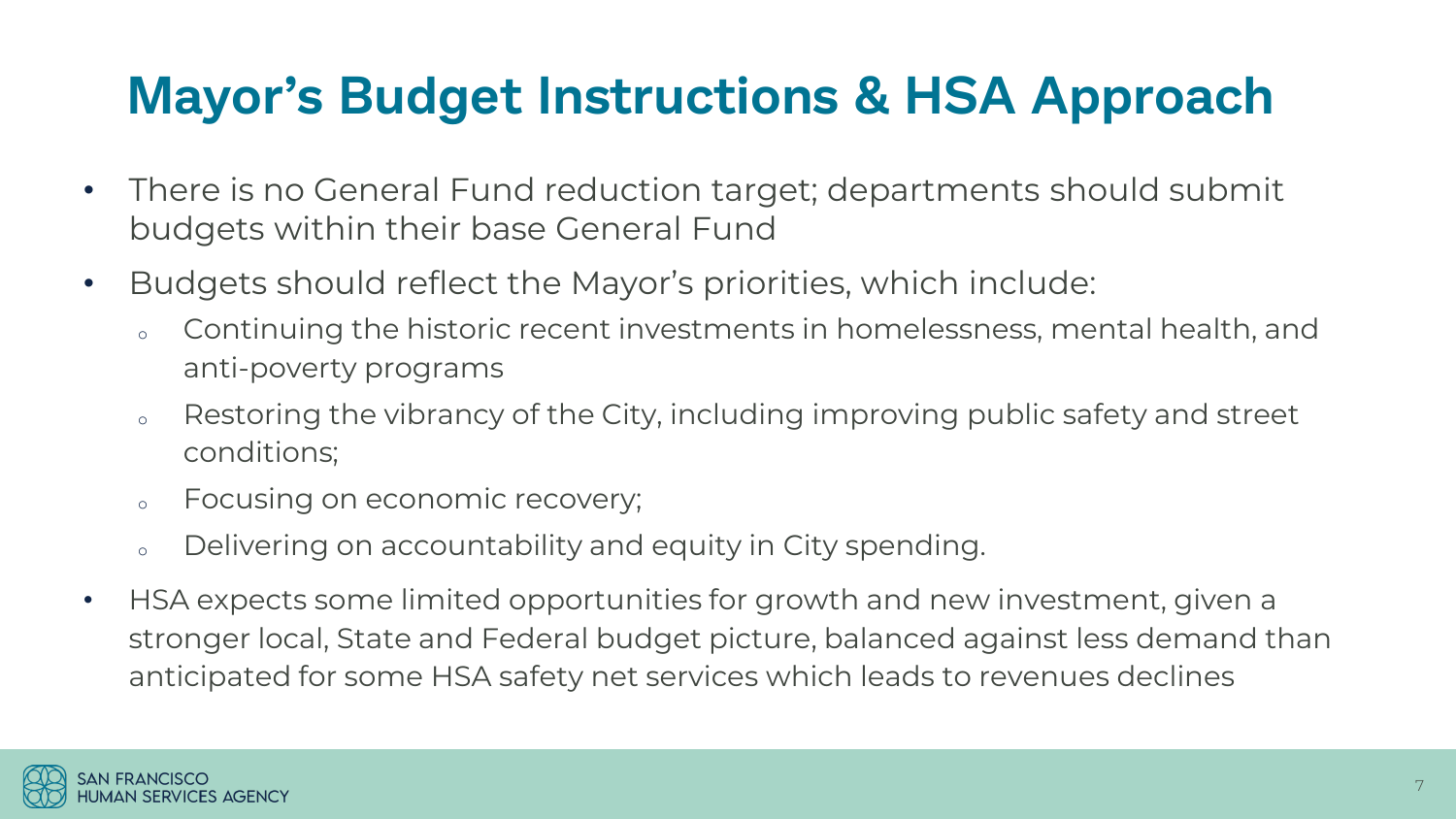## **IHSS**

- The City's MOE is projected to be \$153.5 M in FY21-22
	- Assuming proposed wage increases can be implemented, it will grow:
		- +\$14.2 M in FY 22-23 to \$167.7 M
		- +\$10.8 M in FY 23-24 to \$178.5 M
- Wage growth starting July 2023 is based on Consumer Price Index estimates

|                    | <b>July 1, 2021</b> | July 1, 2022 | <b>July 1, 2023</b> | <b>July 1, 2024</b> |
|--------------------|---------------------|--------------|---------------------|---------------------|
| <b>IHSS Worker</b> | \$18.00 per         | \$18.75 per  | \$19.33 per         | \$19.93 per         |
| Wage               | hour                | hour         | hour                | hour                |

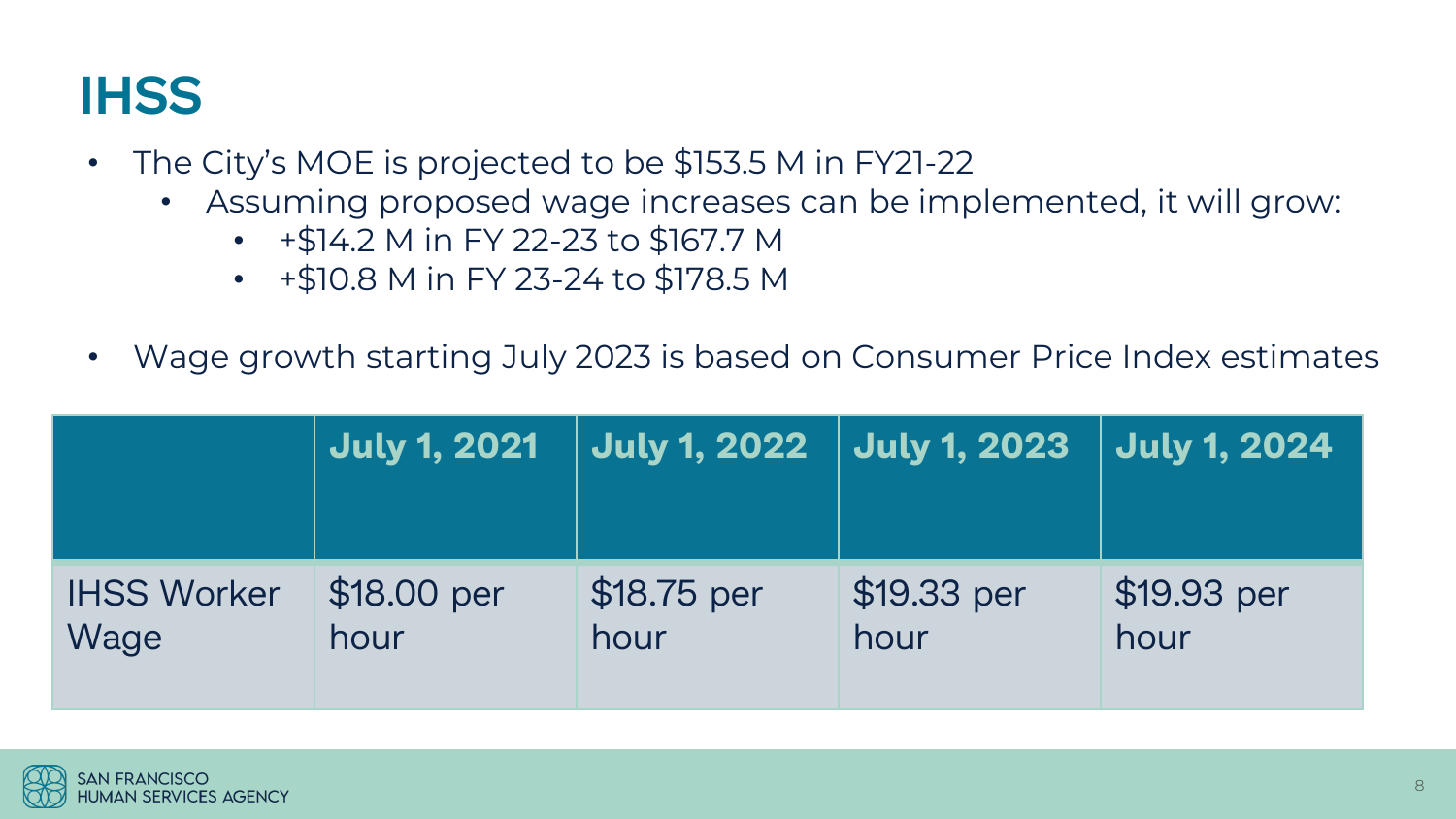## **DAS Caseloads**

| <b>Program</b>                                                                        | <b>FY 20-21</b>                                  |
|---------------------------------------------------------------------------------------|--------------------------------------------------|
| <b>Adult Protective Services</b>                                                      | <b>Clients: 5,002</b><br>Reports of abuse: 7,049 |
| <b>County Veterans Service Office</b>                                                 | <b>Clients: 2,006</b>                            |
| <b>In-Home Support Services</b><br>(All unique clients served during the fiscal year) | <b>Clients: 26,679</b>                           |
| Integrated Intake and Referral<br>(at Benefits and Resource Hub)                      | Program Intakes: 16,168                          |
| <b>Office of Community Partnerships</b>                                               | <b>Clients: 36,740</b><br>Enrollments: 85,482    |
| Congregate Meals                                                                      | <b>Clients: 13,389</b>                           |
| <b>Community Service Centers</b>                                                      | <b>Clients: 13,557</b>                           |
| Home-Delivered Meals                                                                  | <b>Clients: 6,449</b>                            |

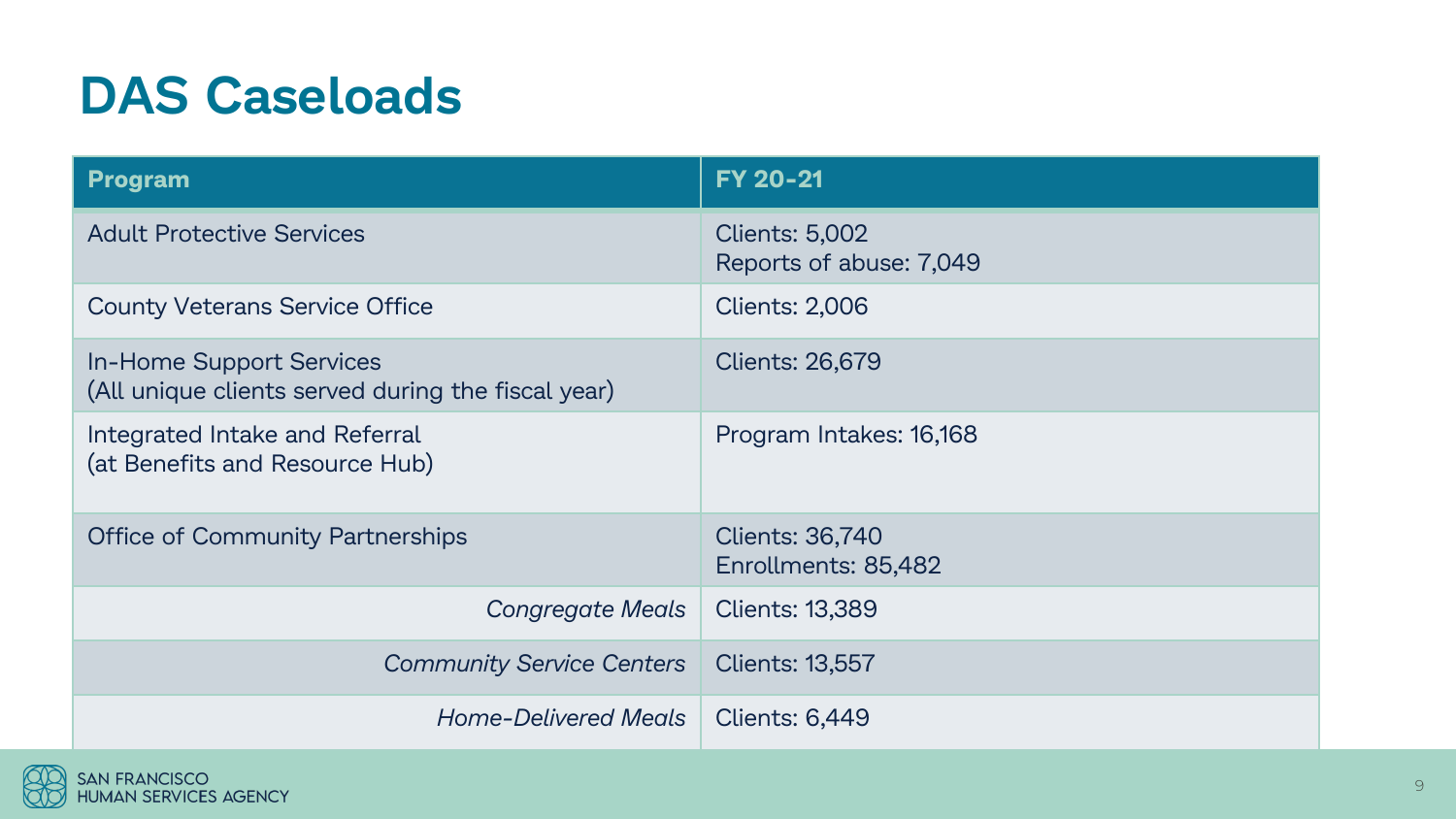# **DAS Highlights**

#### • **IHSS**

- <sup>o</sup> 8.5% growth in caseload since 2019
- Pilot to expand and improve coordination of IHSS in Permanent Supportive Housing sites as HSH expands

#### • **Adult Protective Services**

- o State expansion lowers APS eligibility age to 60, mandates longer-term engagement with clients - \$2.4 M in new State funds to support
- o Home Safe program continuation and expansion \$3.4 M new State funds to be spent by FY 23-24

#### • **Public Conservator**

<sup>o</sup> Outreach/education per Outpatient Referral pilot evaluation

#### • **Public Guardian**

<sup>o</sup> Quality Assurance Program Manager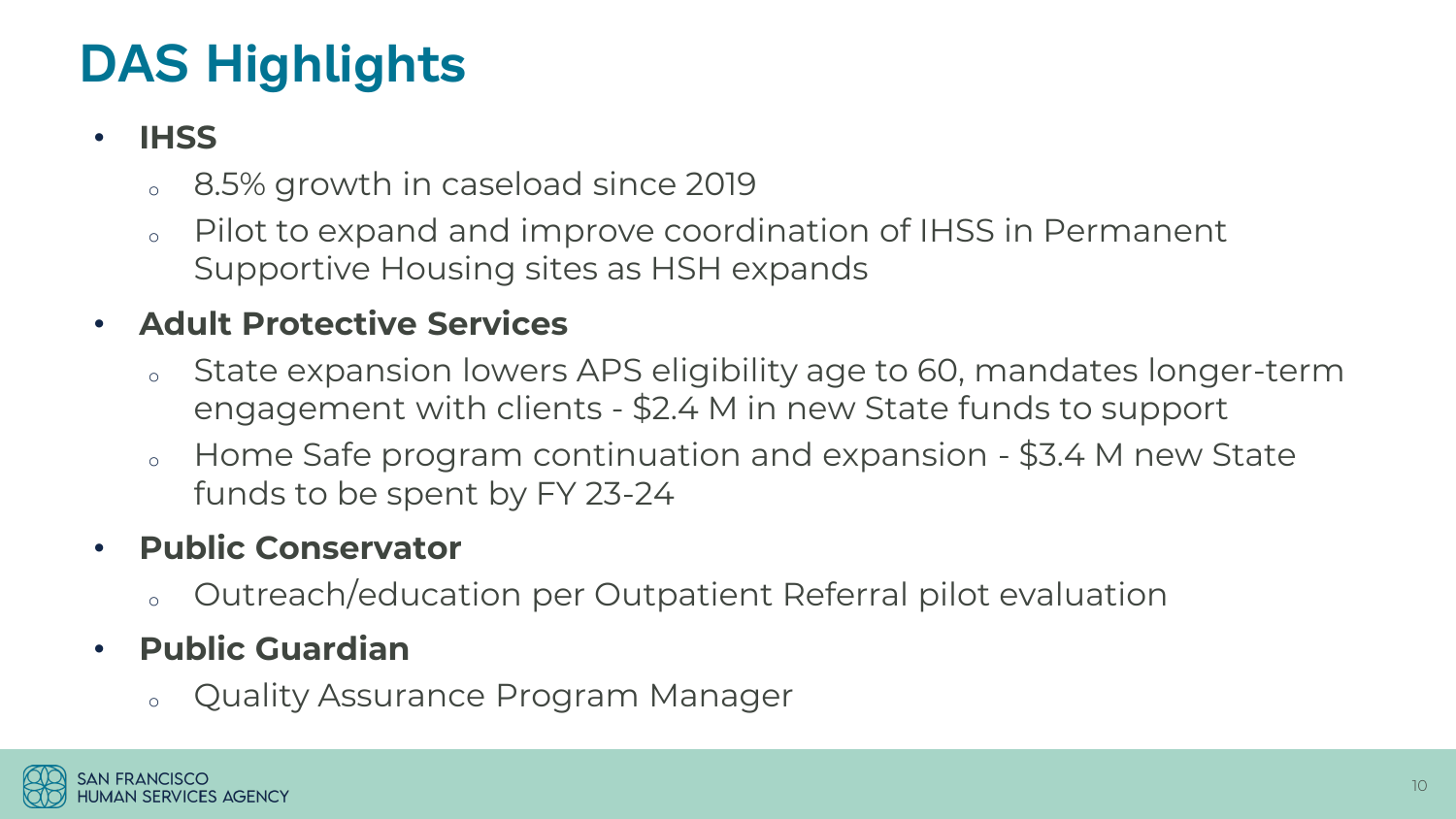# **DAS Highlights**

#### • **Office of Community Partnerships**

- Continue to adapt to challenges of Covid-19 pandemic
- Surge in demand for Nutrition services
- <sup>o</sup> Dignity Fund Community Needs Assessment in process
- <sup>o</sup> BIPOC Listening Sessions
- Disability Community Cultural Center

#### • **Benefits and Resource Hub**

- <sup>o</sup> Civic Bridge Innovation project
- Transitioned hundreds of clients from Great Plates Delivered program to DAS nutrition programming

### • **County Veterans Services Office**

- Microsoft Bookings for online consultations
- o In-person expansion: VA Med Center at Ft Miley